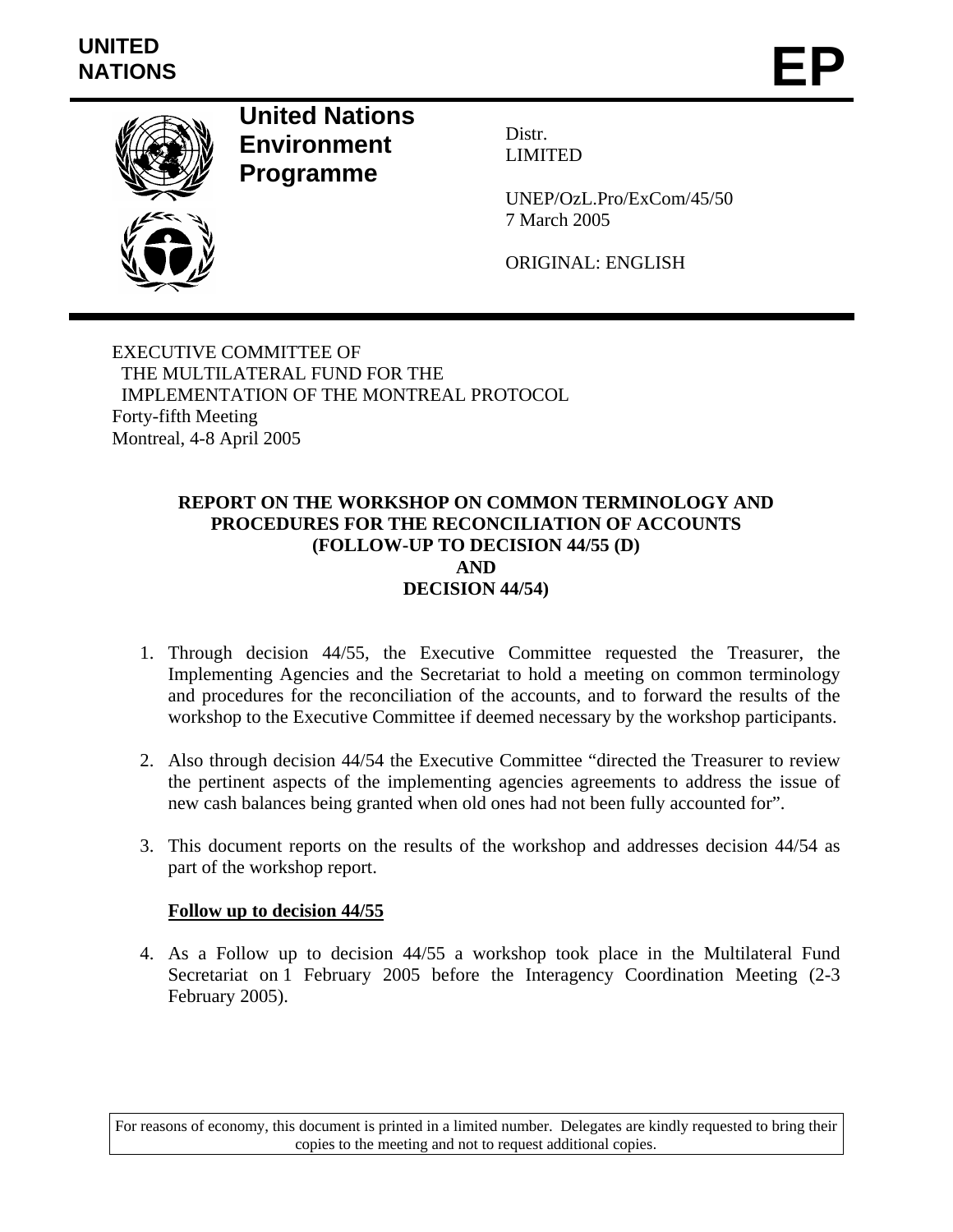- 5. The workshop was attended by representatives from the programme and financial departments from the four Implementing Agencies' (IAs), UNDP, UNEP, UNIDO and the World Bank, as well as the Treasurer of the Multilateral Fund and the Fund Secretariat. It was facilitated by the Treasurer.
- 6. The workshop revealed that there is a general agreement on the procedures surrounding the submission of annual and interim statements of accounts as well as satisfaction with the procedures in place with respect to the reconciliation of the account exercise conducted by the Secretariat on a yearly basis. It appeared however, that areas of concern were centred around the use of accounting terminology and standards, differentiating between reconciliation reporting streams, reporting on bilateral assistance projects, the definition of tasks of the Treasurer, the Secretariat and the IAs, the use of various and divergent reporting mechanisms, reporting of interest, promissory note encashment procedures and lack of database integration.
- 7. Anticipated outcomes included; new standardized reporting and procedures including templates, accepted use of terminology, clear definition of roles and responsibilities between the Treasurer, Secretariat and the IAs, accepted practices on reporting of bilaterals. On this basis existing agreements between each of the IAs and the Executive Committee were provided as handouts to participants together with the Agreement between the Executive Committee and the Treasurer.
- 8. The original Agreement between the Executive Committee and the Treasurer made reference to an agreement to be entered between the Treasurer and the IAs. However there is no record of finalized agreements between the Treasurer and any of the IAs except a copy of an unsigned draft agreement between the Treasurer and the World Bank. The new Agreement between the Executive Committee and the Treasurer does not foresee agreements between the Treasurer and the implementing agencies. The group felt that some type of agreement/understanding/memorandum of understanding was needed.
- 9. The Secretariat requested IAs to verify if any agreement (or exchange of correspondence in lieu of an Agreement with the Treasurer) was available in their records and the Treasurer expressed his wish to conclude an agreement with each IA based on the World Bank draft.
- 10. With respect to a possible agreement/memorandum of understanding between the Treasurer and each IA regarding the administration of funds remitted to them from the Fund, it was agreed that these agreements should be consistent with the agreements between the Executive Committee and the IAs; and that draft agreements between the Treasurer and the IAs are under consideration and would be submitted to the Executive Committee for review.
- 11. Participants were reminded that their respective agreements with the Executive Committee made reference to regular yearly reporting requirements to the Secretariat and the Treasurer through progress reports (PR) and financial statements (FS).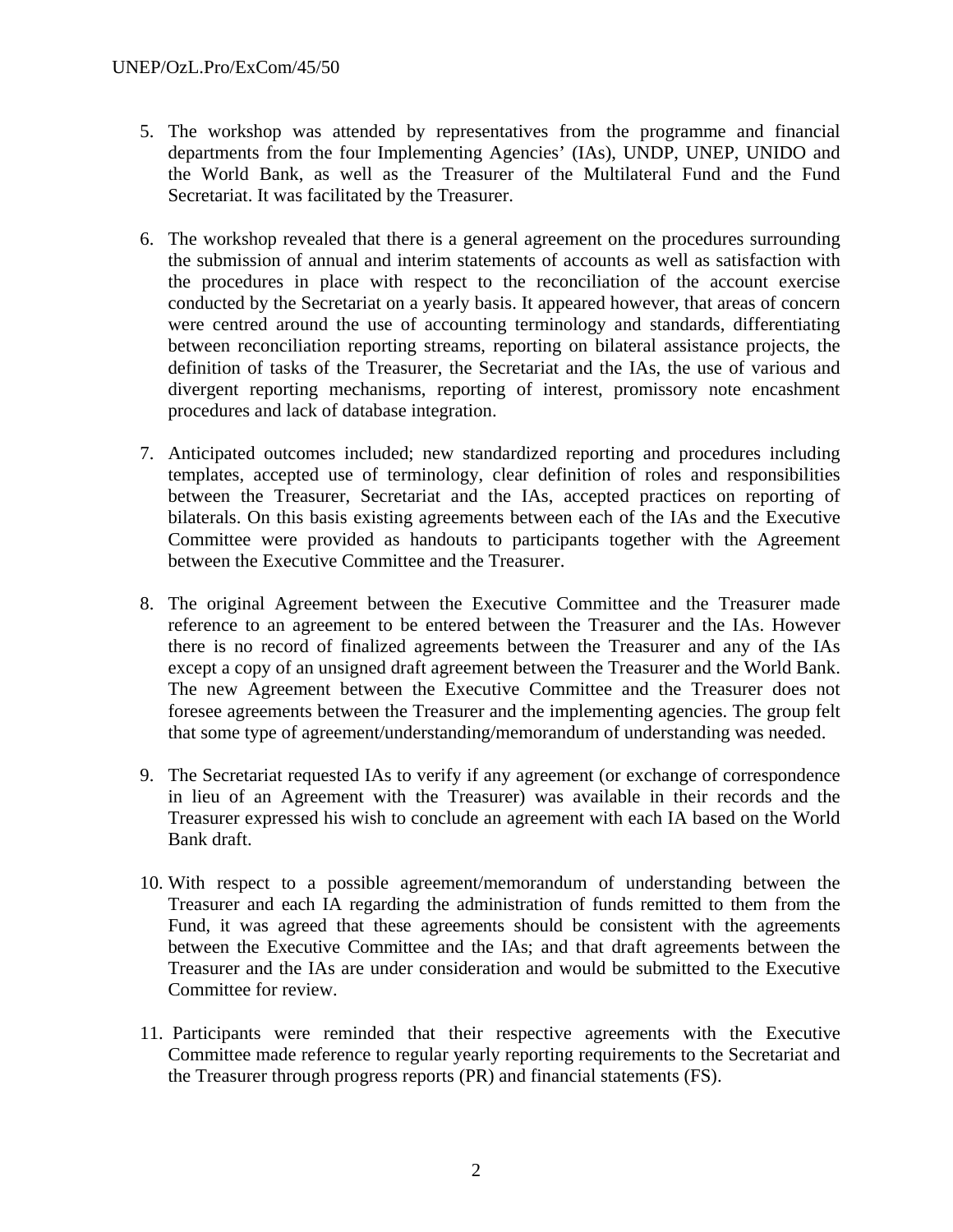- 12. Based on the two types of reports, two types of reconciliations were identified and discussed:
	- (a) Reconciliation type (RT1) based on aligning approved amounts with income of the Implementing Agency through the submission of yearly Progress Reports (PR), and periodic Balances reports and the Inventory of Approved Projects of the Secretariat: and
	- (b) Reconciliation type 2 (RT2) based on aligning financial statements (FS) of the IAs with the Treasurer's report on the accounts of the Fund in the form of IA's schedules.
- 13. A flow chart of the 2 types of reconciliations was distributed to the participants to define roles and responsibilities, word usage and terminology, procedures and other areas of concerns.
- 14. While these two types do not reconcile with each other, reconciliation type 1 is an ongoing exercise based on the progress reports, while reconciliation type 2 takes place one or two years later based on the financial statements. IAs should not report on their bilateral assistance programme in both type of reconciliation neither to the Secretariat nor to the Treasurer and should ensure that a schedule that excludes bilateral projects accompanies the FS submitted to the Treasurer if necessary. Bilateral agencies report directly to the Secretariat when submitting their progress reports.

## **Follow up to decision 44/54**

- 15. As a follow up to decision 44/54, and in reviewing the different aspects of the agreements, the Treasurer took the opportunity to address Executive Committee decision 44/54 "directing the Treasurer to review the pertinent aspects of the implementing agencies agreements to address the issue of new cash balances being granted when old ones had not been fully accounted for".
- 16. Since the Fund Secretariat instructs transfers of funds at aggregate level to the Treasurer, the Treasurer does not handle financial information at project level to determine the level of funds retained by IAs which are not utilized. The allocations and provisions to the implementing agencies will be based on the agencies' financial statements as updated by net transfers indicated by the Secretariat based on Executive Committee meeting reports. Then, based on the annual reconciliation of accounts (RT1), any errors in transfer instructions, recordkeeping, or agency financial statements would be identified and addressed as appropriate. In this way, the Treasurer can ensure that any new cash balance transferred to the implementing agencies takes into account old cash balance transfers.